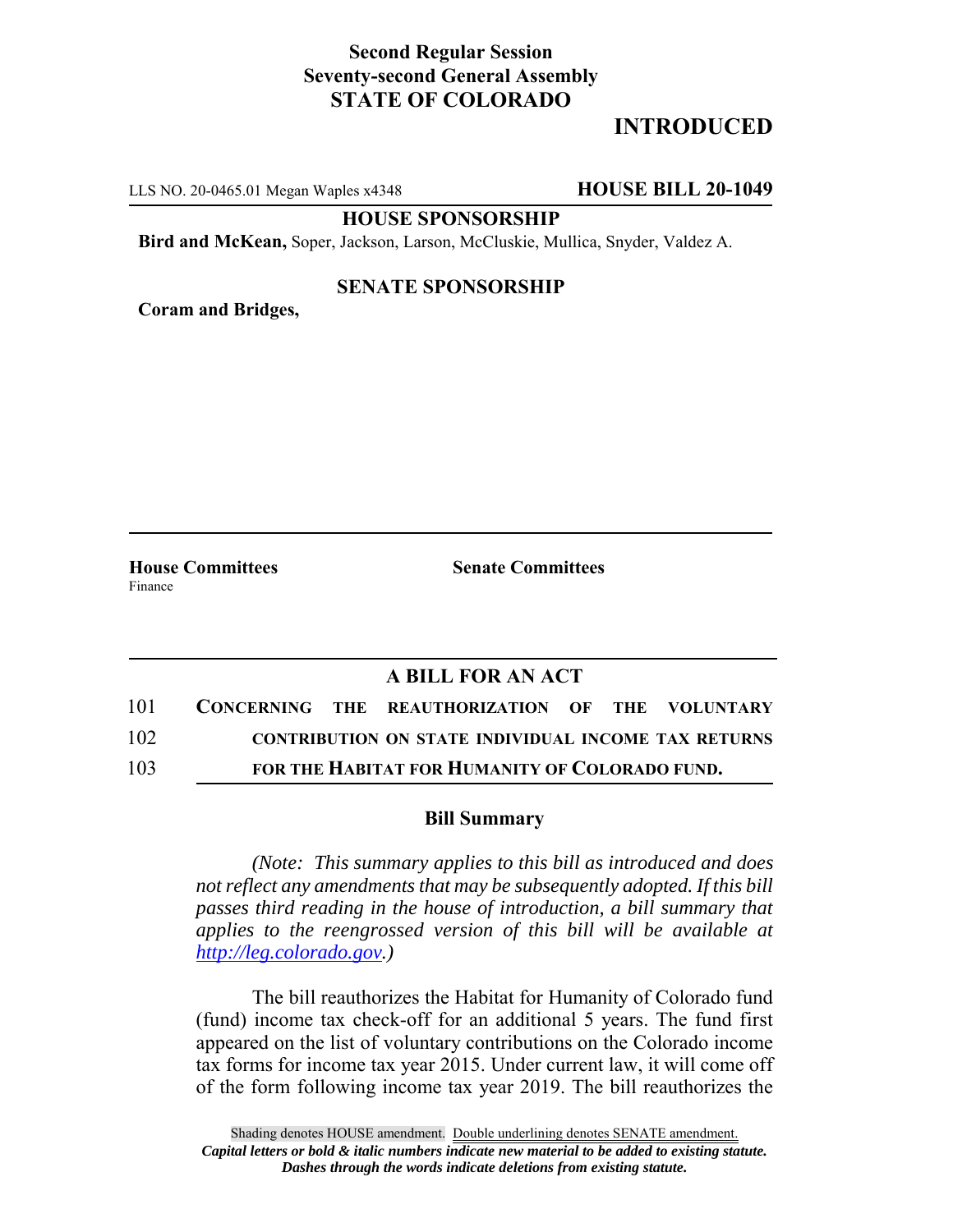fund to remain on the form for income tax years 2019 through 2024, and extends the repeal of the relevant statutes to January 1, 2026.

 *Be it enacted by the General Assembly of the State of Colorado:* **SECTION 1.** In Colorado Revised Statutes, **amend** 39-22-4502 as follows: **39-22-4502. Voluntary contribution designation - procedure - effective date.** For the five consecutive income tax years immediately following the year in which the executive director files written certification with the revisor of statutes as specified in section 39-22-1001 (8) that a line on the income tax return form has become available and the Habitat for Humanity of Colorado fund voluntary contribution is next in the queue established pursuant to said section 39-22-1001 (8), COMMENCING ON OR AFTER JANUARY 1, 2019, BUT PRIOR TO JANUARY 1, 2025, the Colorado state individual income tax return form shall contain a line whereby each individual taxpayer may designate the amount of the contribution, if any, the individual wishes to make to the Habitat for Humanity of Colorado fund created in section 39-22-4503 (1).

 **SECTION 2.** In Colorado Revised Statutes, **amend** 39-22-4504 as follows:

 **39-22-4504. Repeal of part.** This part 45 is repealed, effective 19 January 1 of the sixth income tax year following the year in which the executive director files written certification with the revisor of statutes as 21 specified in section 39-22-1001 (8) that a line has become available and 22 the Habitat for Humanity of Colorado fund voluntary contribution is next 23 in the queue, JANUARY 1, 2026, unless the Habitat for Humanity of Colorado fund established by this part 45 is continued or reestablished by the general assembly acting by bill prior to said date.